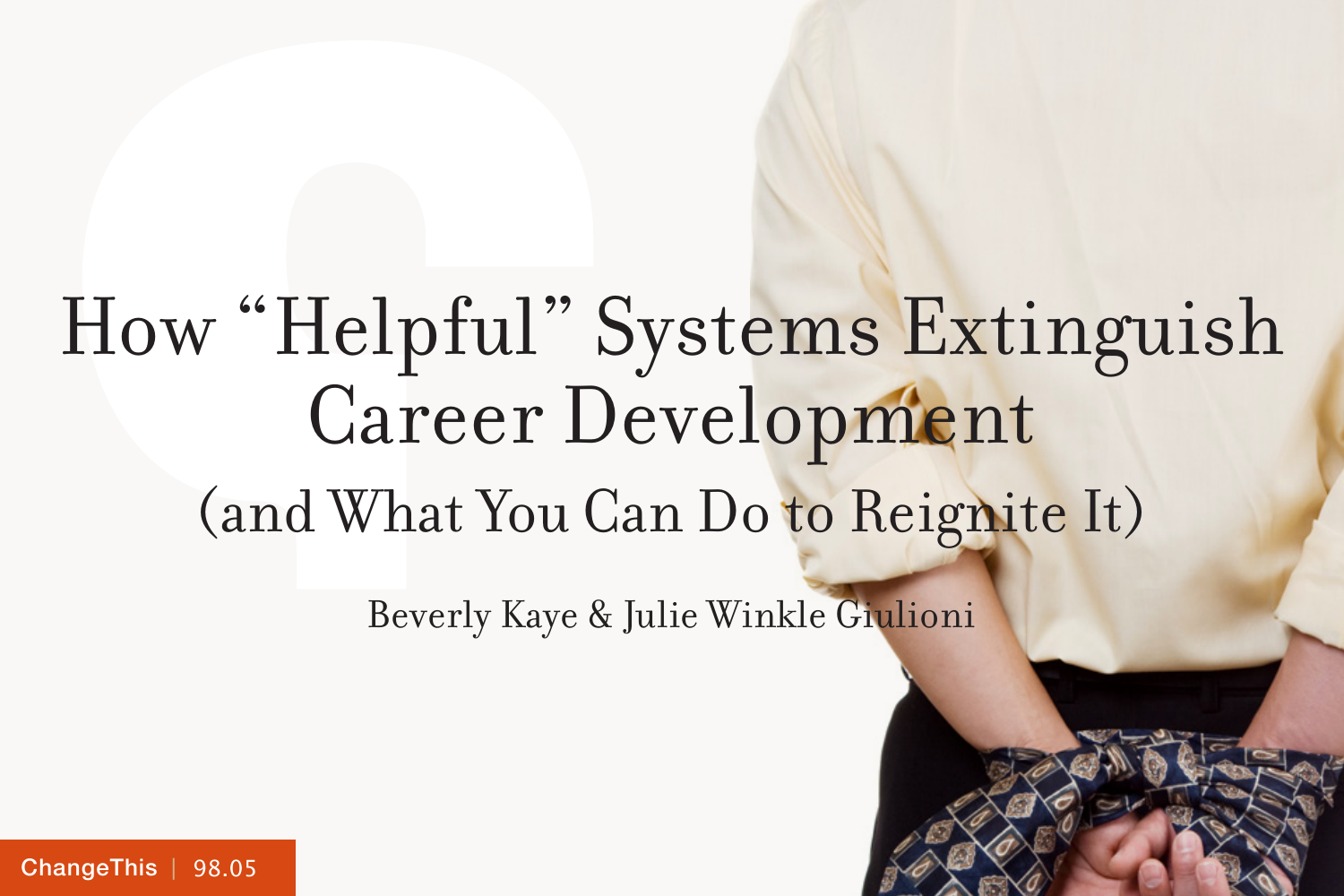# Career development appears at the top of many lists. Unfortunately, the lists tend to be those focused on what employees desperately want but are not getting from their managers.

As for managers, most appreciate the value of career development and really wish they could do it more frequently and more effectively than they currently do. But let's face it: a manager's day-to-day reality is a kaleidoscopic blur of meetings, responsibilities, and shifting priorities. Helping employees to develop and grow is one of many activities perpetually pushed out in time to that elusive someday that too rarely comes.

How can managers get past this conundrum? How can they make career development happen within the pressure-cooker reality that is business today? The answer is definitely not new systems, checklists, processes, or forms. Those have actually contributed to the problem.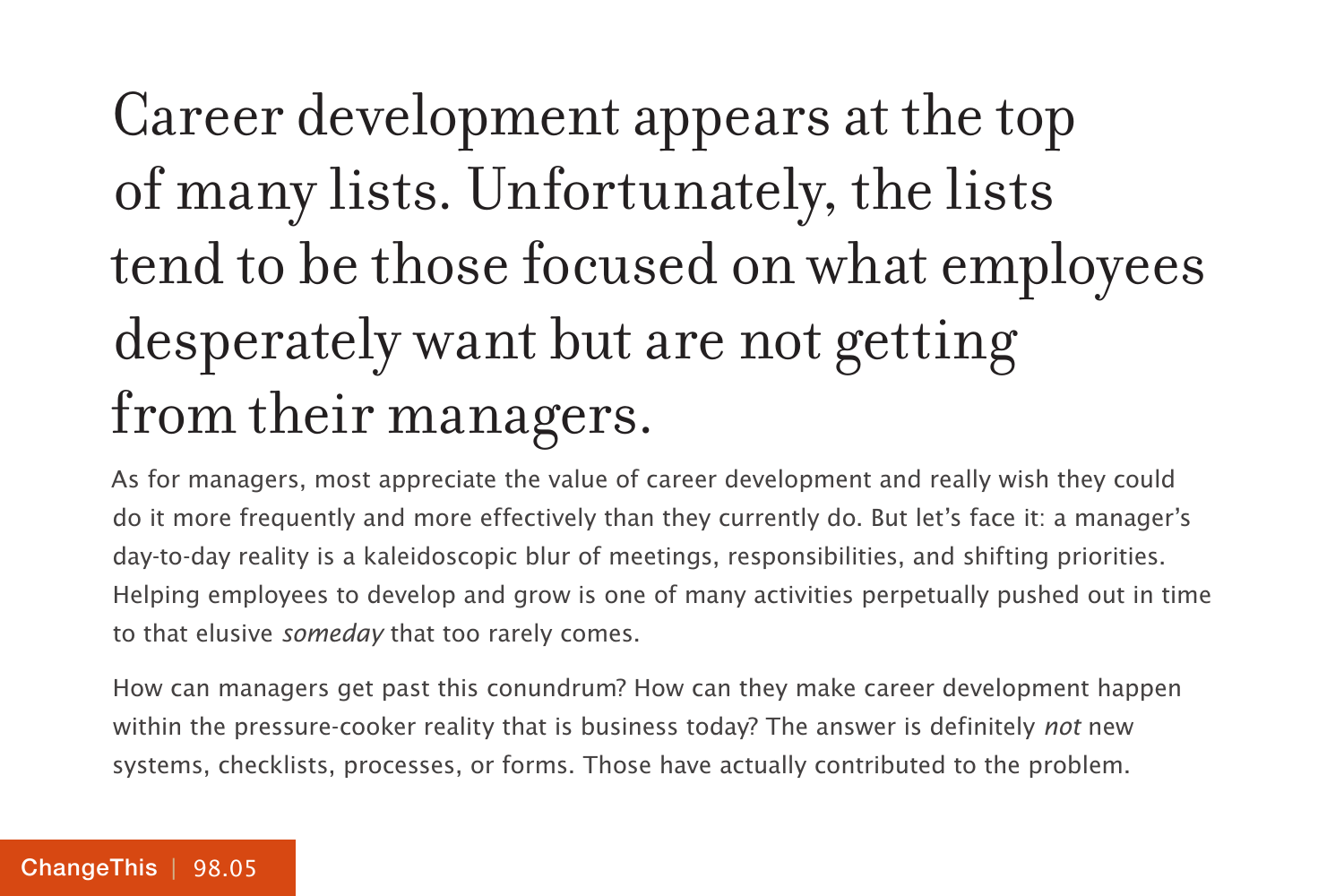A manager in a healthcare organization meticulously completes the form and signs his employee up for several training seminars. He's pleased with the plan and his commitment to career development.

A VP in a financial institution, believing that employees must own their development, lets employees complete their IDPs and submit them to her for approval. It's rare that she doesn't approve their forms. After all, people know best what they need.

A hospitality supervisor uses a template to be able to fit in the eighteen IDPs he must complete within a two-week period. Since most of his employees are in the same basic role, he sees it as an efficient way to meet his expectations.

#### **And they all think they're doing career development.**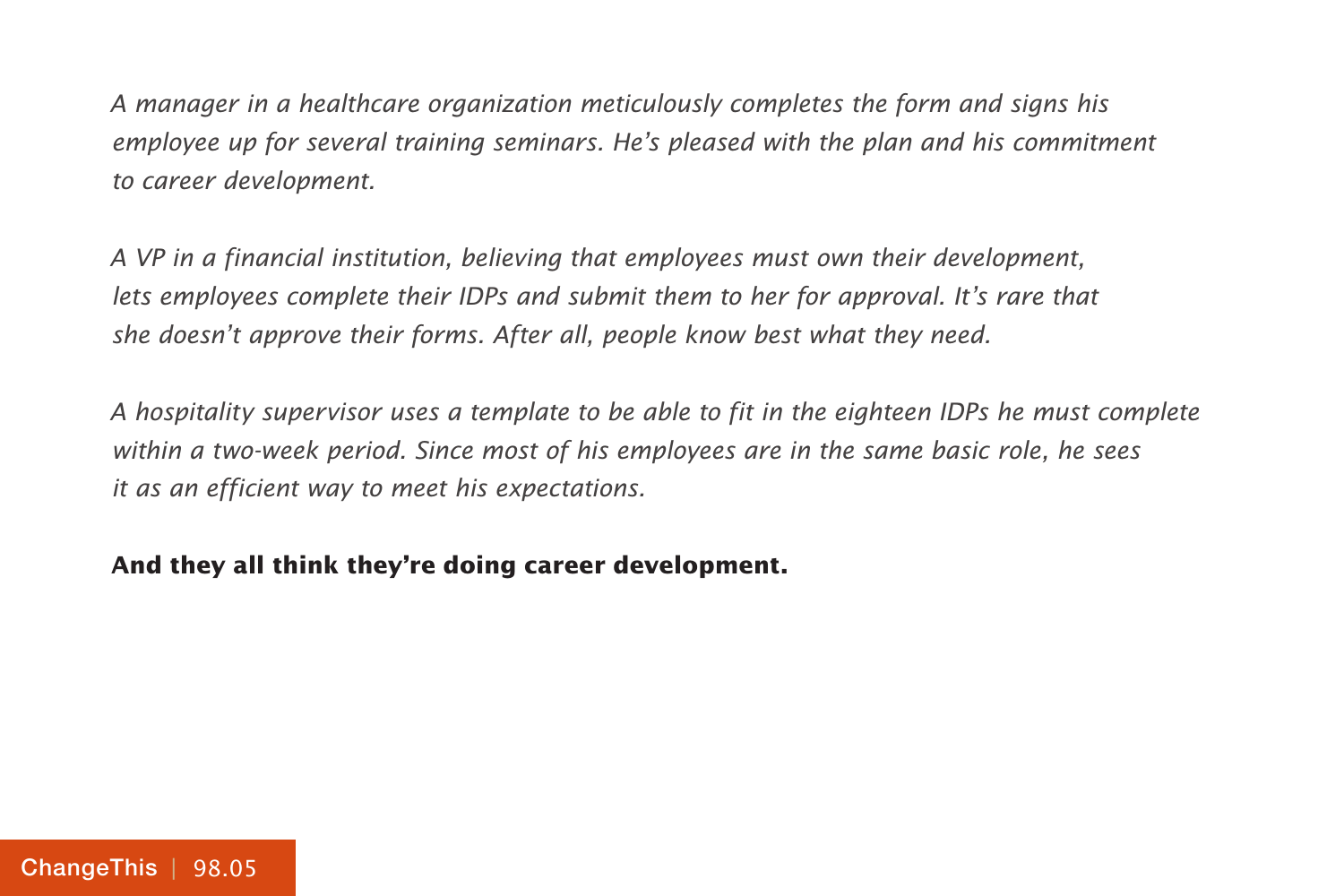## What's Wrong with this Picture?

Career development is not an administrative task... it's a human endeavor. Yet IDPs (individual development plans) are a pervasive (and too frequently perverse) feature of today's organizational landscape. The forms have become synonymous with career development.

To be fair, the IDP process was introduced to meet a very real need: to ensure that all employees benefit from conscious attention to their professional development and career growth. This kind of attention can produce powerful results.

- • It enhances employee engagement and satisfaction.
- It ensures the ongoing development of critical skills and capacities while building organizational bench strength.
- • It contributes to the retention of talent and bottom-line business results.

But, not unlike the message in children's game of telephone, the purpose of the IDP process has become distorted. Unfortunately, in many organizations, today it bears little resemblance to its original intent.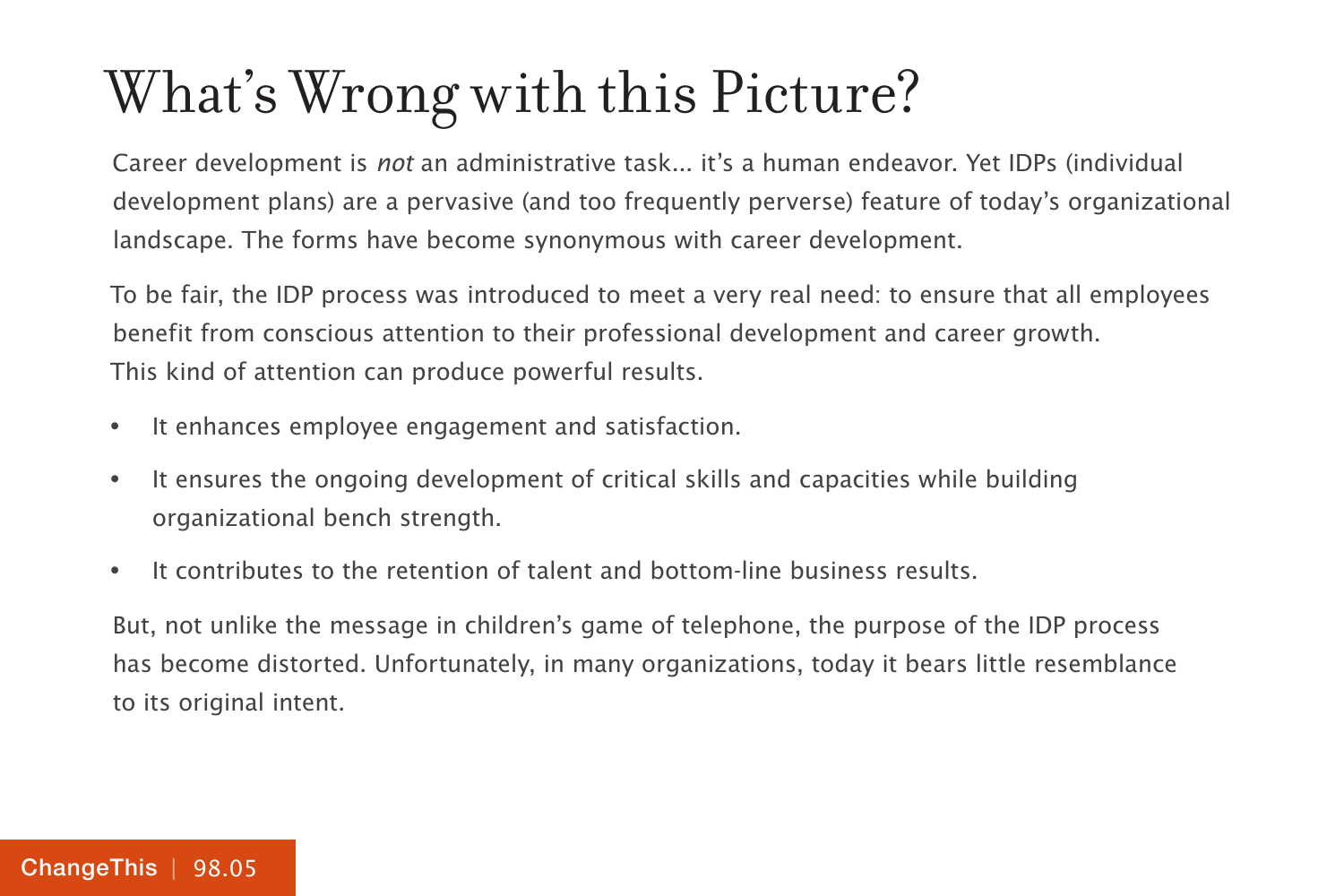### Form Over Function

The problem is not that managers aren't engaging in the IDP process. They are—some with meticulous precision and according to the schedules outlined by their organizations.

- They log onto the websites.
- • They complete the forms.
- They check the boxes.
- The hit send so HR receives the needed documentation.

They may even talk to their employees. But, given the rigor of the administrative process and the focus on the deliverables, too frequently the genuine human connection that should be at the core of career development gets lost. In too many environments, the IDP has lost its heart. Managers who survive the extensive process often feel like they've done their career development for the year. After checking all of those boxes on the forms, they check one more.

#### 3 **Career development**

**In an effort to ensure meaningful career development, organizations may actually be extinguishing it.**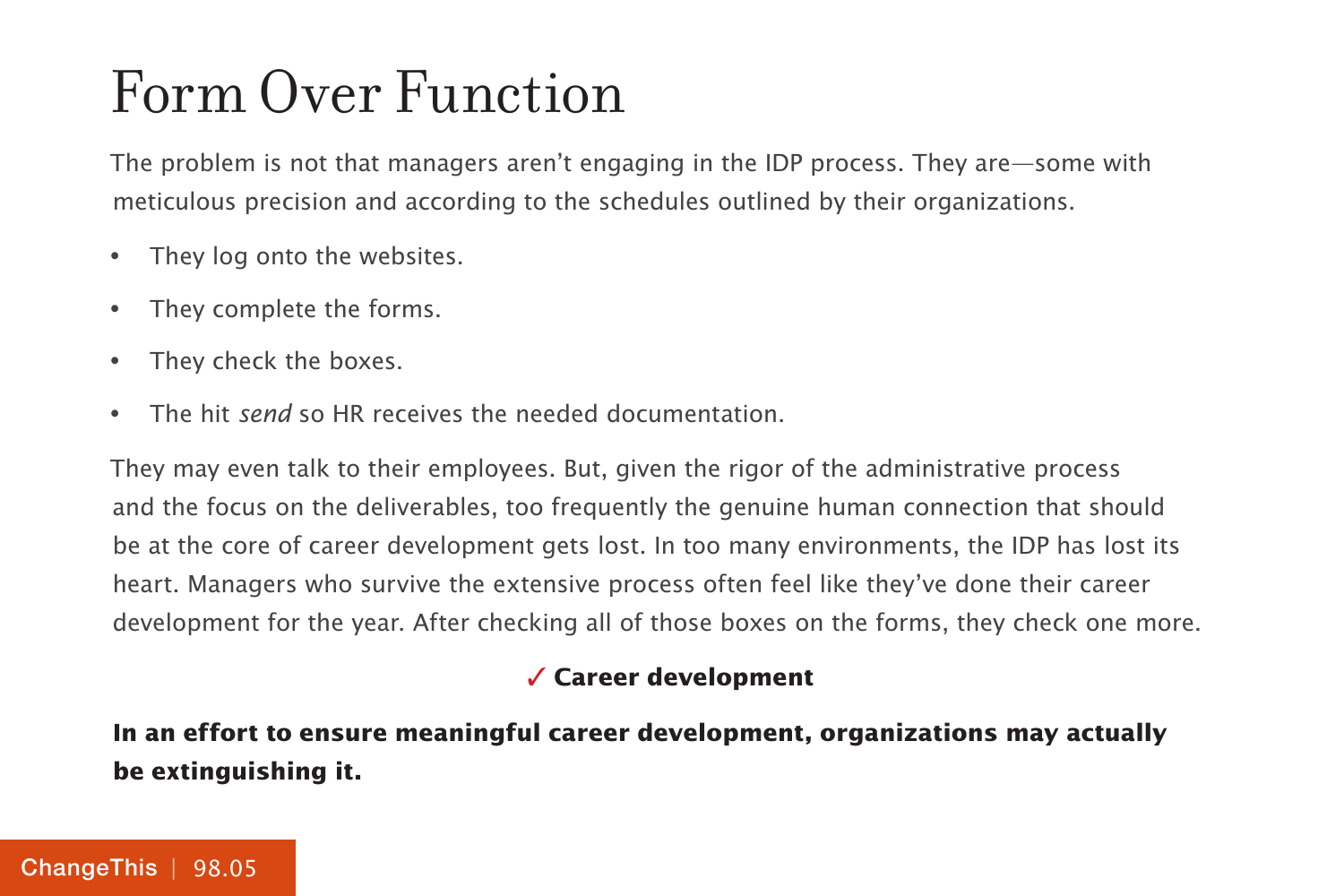# Light the Fire

Increasingly, organizations are taking a long, hard look at IDPs and career development in general. Those that are serious about change are developing new approaches to bring humanity back to the very human act of helping others.

Yet doing so requires the counterintuitive move of de-emphasizing the so-called "helpful" systems that are actually *hurting* the process. It requires returning to a more organic approach to development.

#### **Development doesn't occur on schedule, according to the deadlines imposed by the talent management system.**

It happens:

- • A little bit every day in a layered fashion that adds depth and dimension to employees' capabilities.
- On the employee's schedule around the work that needs to be done, not according to the organization's timeline.
- Through intentional interactions and conversations, not forms and processes.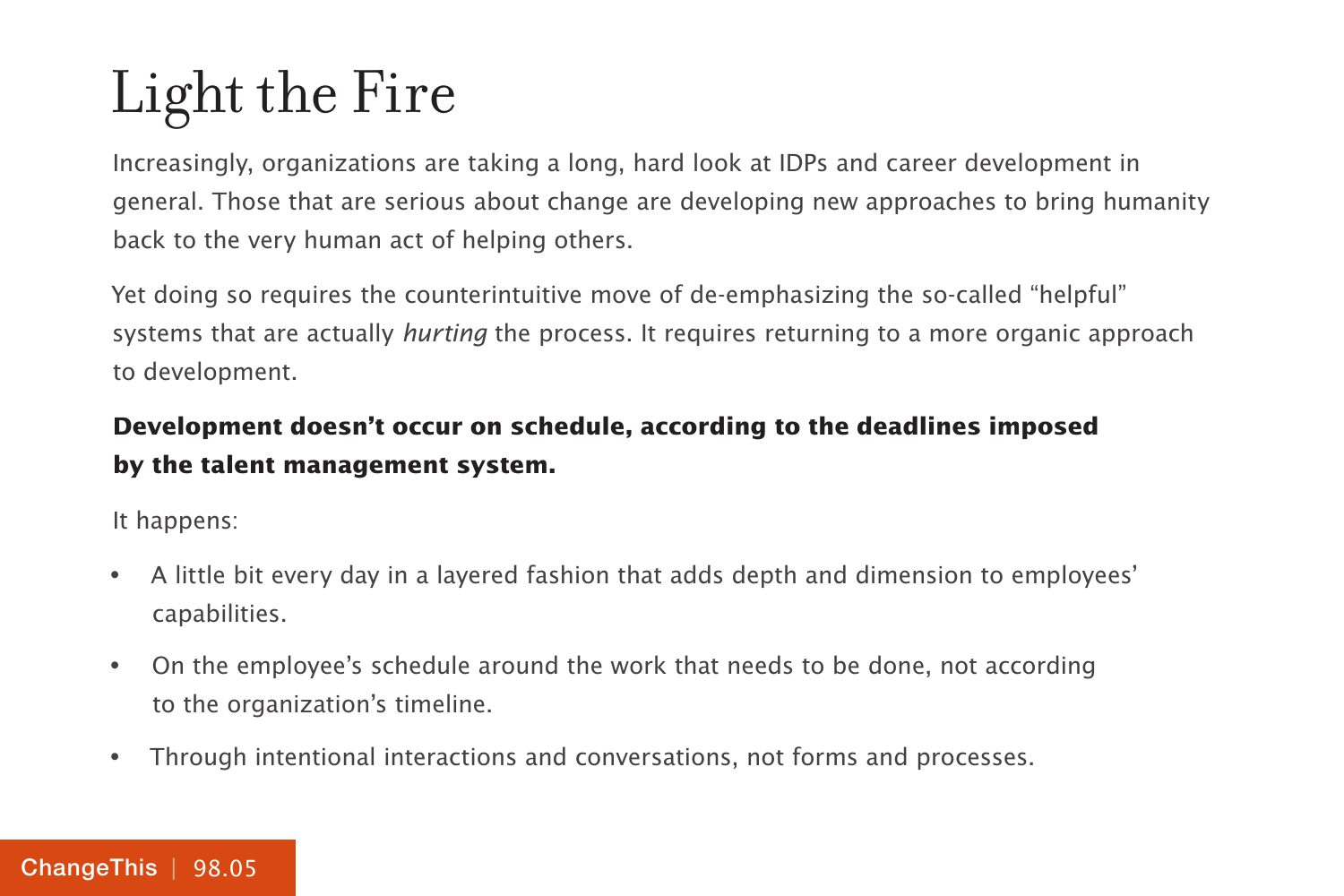Organizations and leaders committed to reigniting genuine career development can benefit from these strategies that redirect energy and attention away from the process and put it squarely back on people.

FORGET THE FORM. OK, that might be slightly strong. But, de-emphasize the form... a lot. Make it shorter. Make it simpler. Make it a tool that drives authentic connections—both between the manager and employee and among employees and those in their networks.

Individual development planning is all about the conversation. Sure, the manager and employee do some independent thinking. But, the magic happens when the two individuals—both committed to growth—come together and talk. The form is just there to capture the highlights.

## Conversation is King

Shift the focus of the form from checkboxes and to-do's to a dialogue that surfaces critical information, prompts that drive insights, and what-ifs that inspire action.

**Transfer ownership.** Managers don't own their employees' careers. Employees do. All that managers can (and should) feel accountable for is guiding, encouraging, collaborating on, and supporting the effort.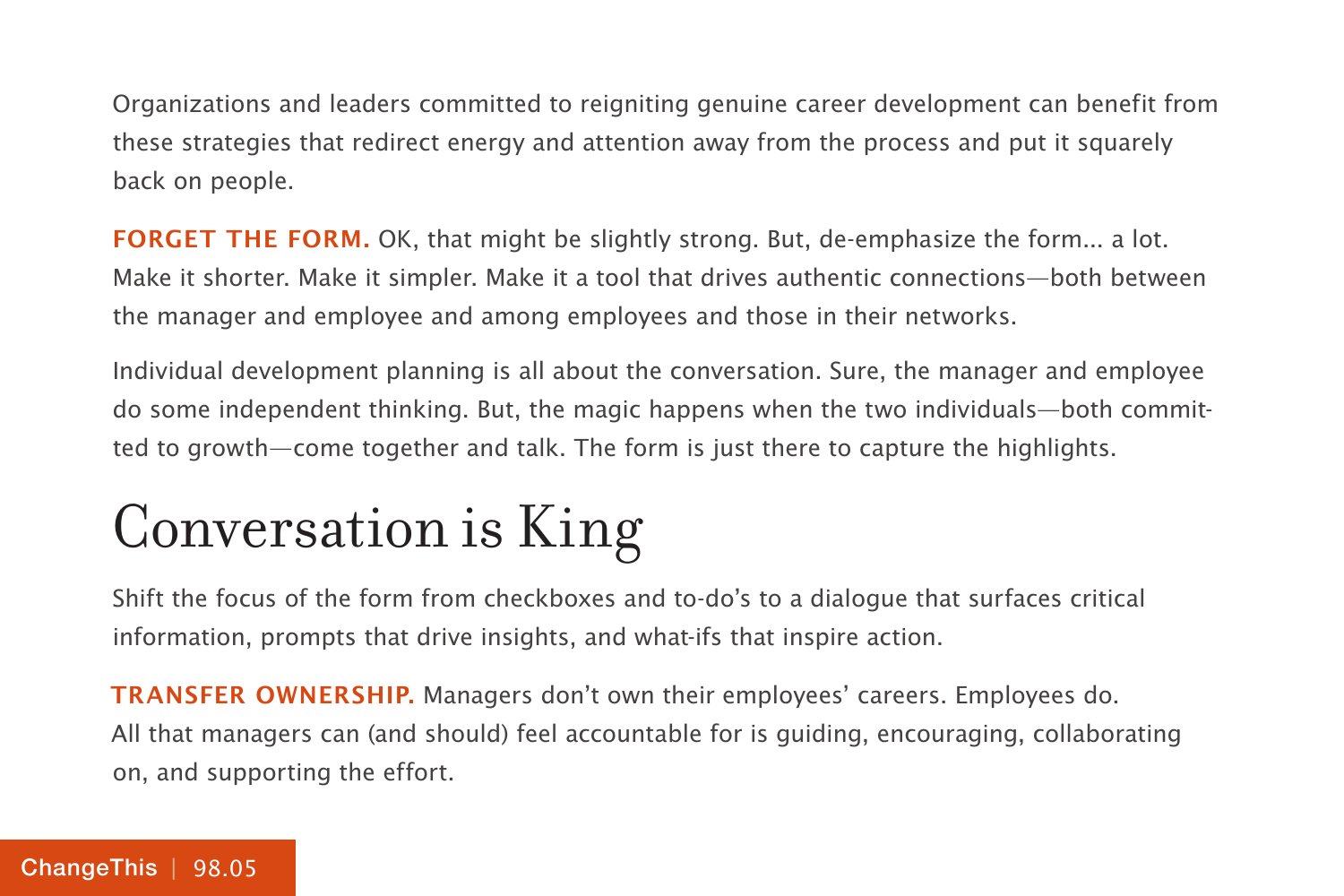When a manager really internalizes this reality, it can produce a powerful energetic shift. The weight of responsibility lifts, allowing managers to approach this task with greater energy and creativity than when it was another of their many duties.

Transferring ownership means re-thinking the manager's role and re-calibrating employee expectations. The new contract involves a significant shift...

| <b>FROM:</b>                                                                                 | TO:                                                                                                                              |
|----------------------------------------------------------------------------------------------|----------------------------------------------------------------------------------------------------------------------------------|
| Manager as orchestrator: making decisions<br>and arrangements on behalf of employees.        | Manager as facilitator: asking the questions and<br>offering perspectives, but leaving decisions and actions<br>up to employees. |
| Manager as the primary person responsible<br>for addressing career development.              | Manager as one person within a broader network<br>that the employee constructs to support career<br>development.                 |
| Employee as consumer of career development<br>services.                                      | Employee as co-creator of career development<br>activities and results.                                                          |
| Employee following the lead of the organization<br>and manager regarding career development. | Employee setting the pace and leading career<br>development.                                                                     |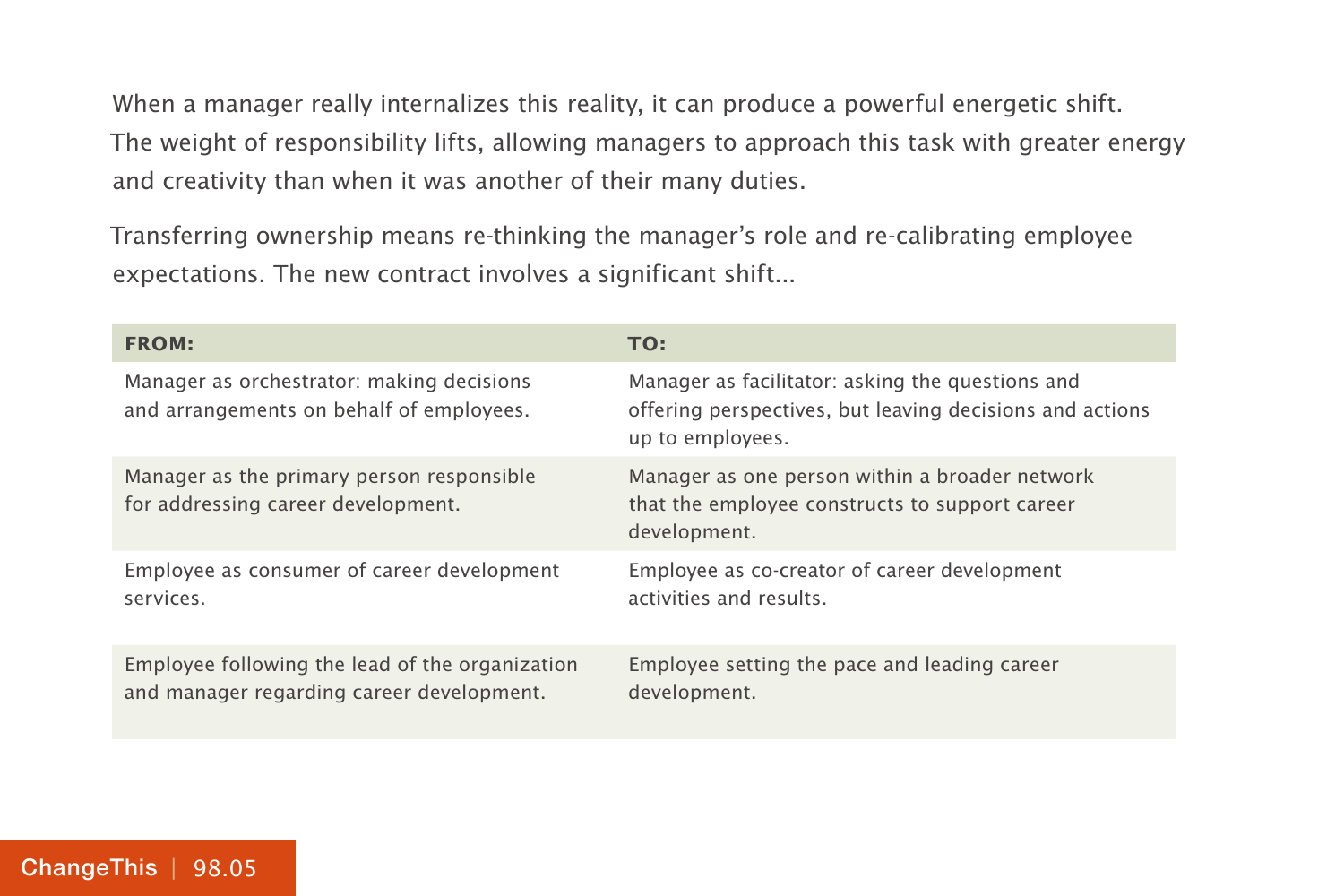# Employees Need Some Skin In This Game

This transfer of ownership enhances employee engagement, interest, commitment, and results. It also shifts the balance of power and responsibility toward the employee, allowing managers to release the unreasonable, undoable, and one-sided burden that career development has somehow become.

**CULTIVATE CURIOSITY.** When ownership for development is transferred to the employee, career conversations suddenly become a lot easier and less stressful for managers. Managers don't need to have all the answers. But they must be ready to pose the right questions. Questions are the most powerful tool managers have to support career development. And cultivating a genuine sense of curiosity and interest in others and their goals sets the tone for the most productive conversations possible.

Curiosity has the power to transform the exchange of mere words into discovery and insight. It fills even a brief chat with possibilities, opportunities, and hope. It leaves others feeling strong, capable and like they have something of value to contribute. And it allows a career conversation to unlock deep understandings, activate motivation, spark drive, and focus action.

You might be able to fake listening, but not curiosity.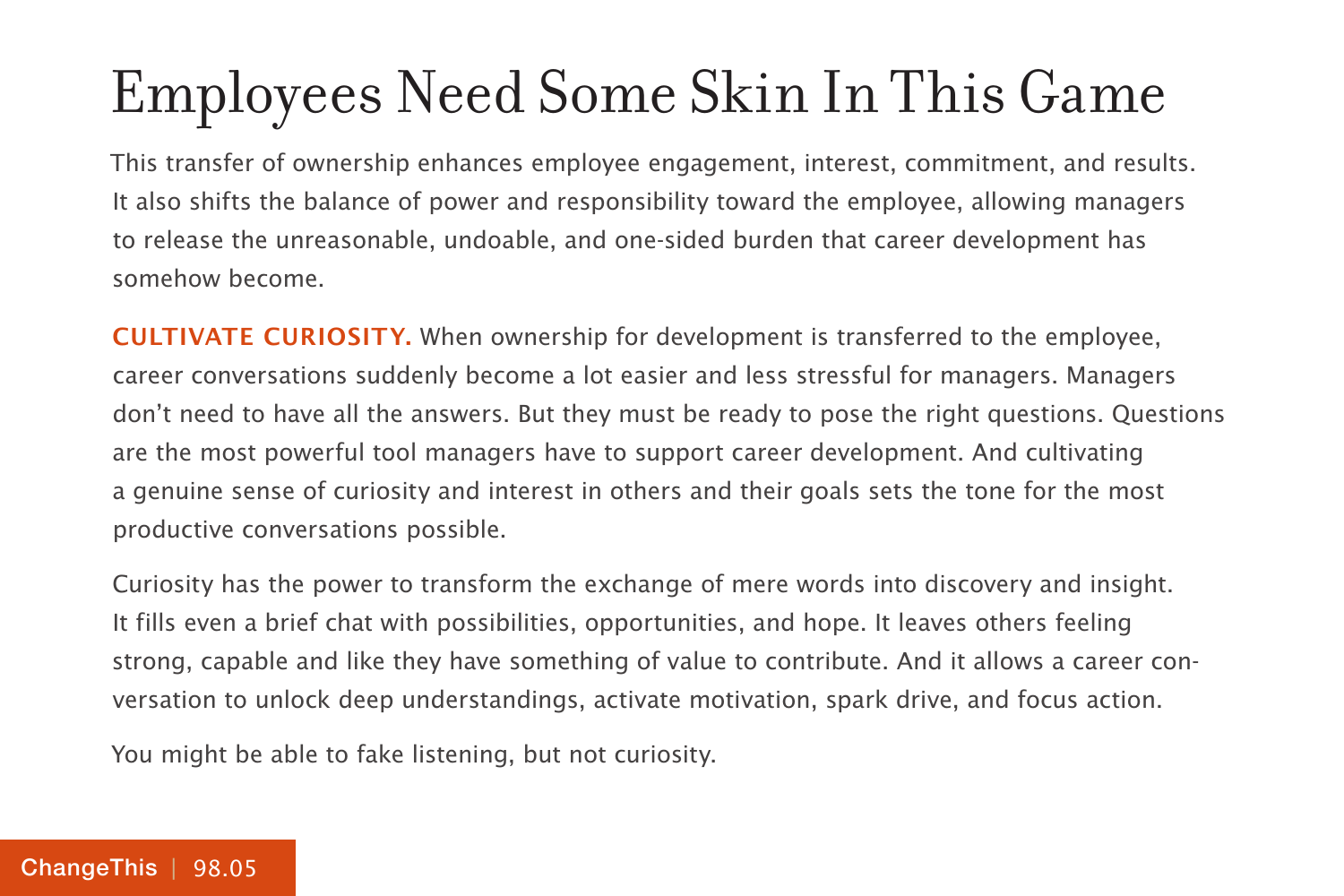Curiosity might be the most under-the-radar and undervalued leadership competency in business today. Think about it: what could you accomplish if you practiced passionate, curious listening really listening with intention and a true sense of purpose to learn and understand? What ideas and possibilities could you cultivate if you honed your ability to wonder out loud with those around you? What could others accomplish if you engaged with them in a way that communicated how fascinating and capable they truly were?

**ENGINEER EXPERIENCES.** Many managers prefer completing forms to engaging in career development conversations because they believe that to make employees happy, the conversations must end with ideas about how to move up or around in the organization. That's simply not part of today's de-layered, leaner approach to business. So how then does development occur? Through experiences that leverage talents and build the skills that employees need.

**Development doesn't require a new desk... just new duties.**

 $\emph{66 Curiosity might be the most under-the-radar and under-valued leadership \\competency in business today.}$ *valued leadership competency in business today.*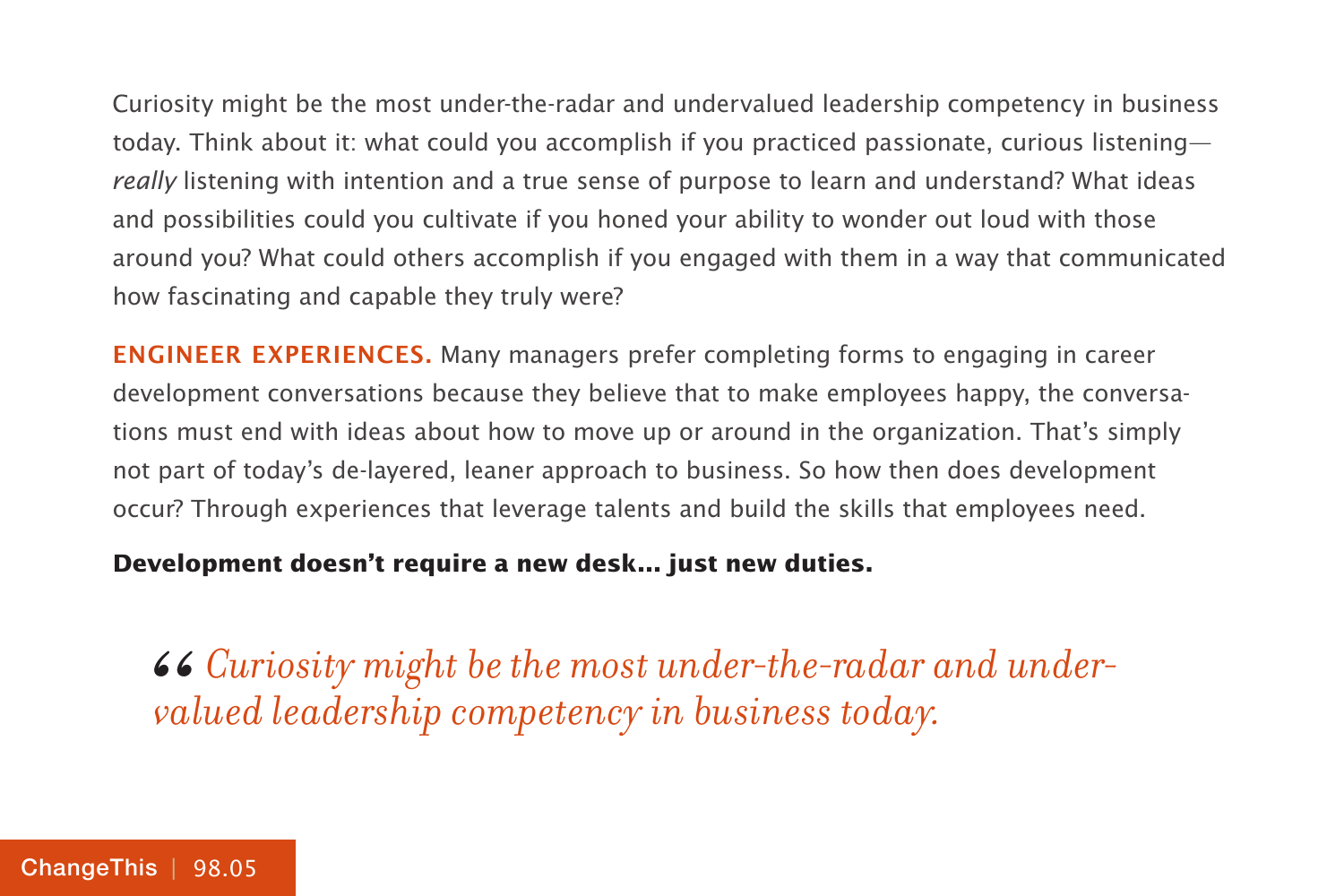People don't need promotions or new roles to grow. It can happen through meaningful assignments and enhancement to a current job. It might be leading a team, analyzing data, or getting to know new customers. Jointly arriving at development experiences is smart business because while the employee is developing, important work gets done simultaneously.

**CARPE COACHABLE MOMENTS.** Too frequently career development feels like one of those regularly scheduled but distasteful annual events. Even when it's done well, once a year is not frequent enough. Without help and encouragement, employees and managers alike put the plans away until next year's "inspection."

In reality, career development opportunities can occur countless times each day when managers are sensitive to the cues around them and are willing to seize coachable moments. When an employee shares a new interest, is starting a project, has just come back from training, or has experienced a set-back, are all moments pregnant with career development cues. A one- to three-minute conversation—right there in the flow of the work that needs to be done—can help employees reflect, analyze, consider, and plan their career development. There's no need to wait for some big career meeting (that likely won't occur anyway).

What's required is for leaders to hone a regular development habit.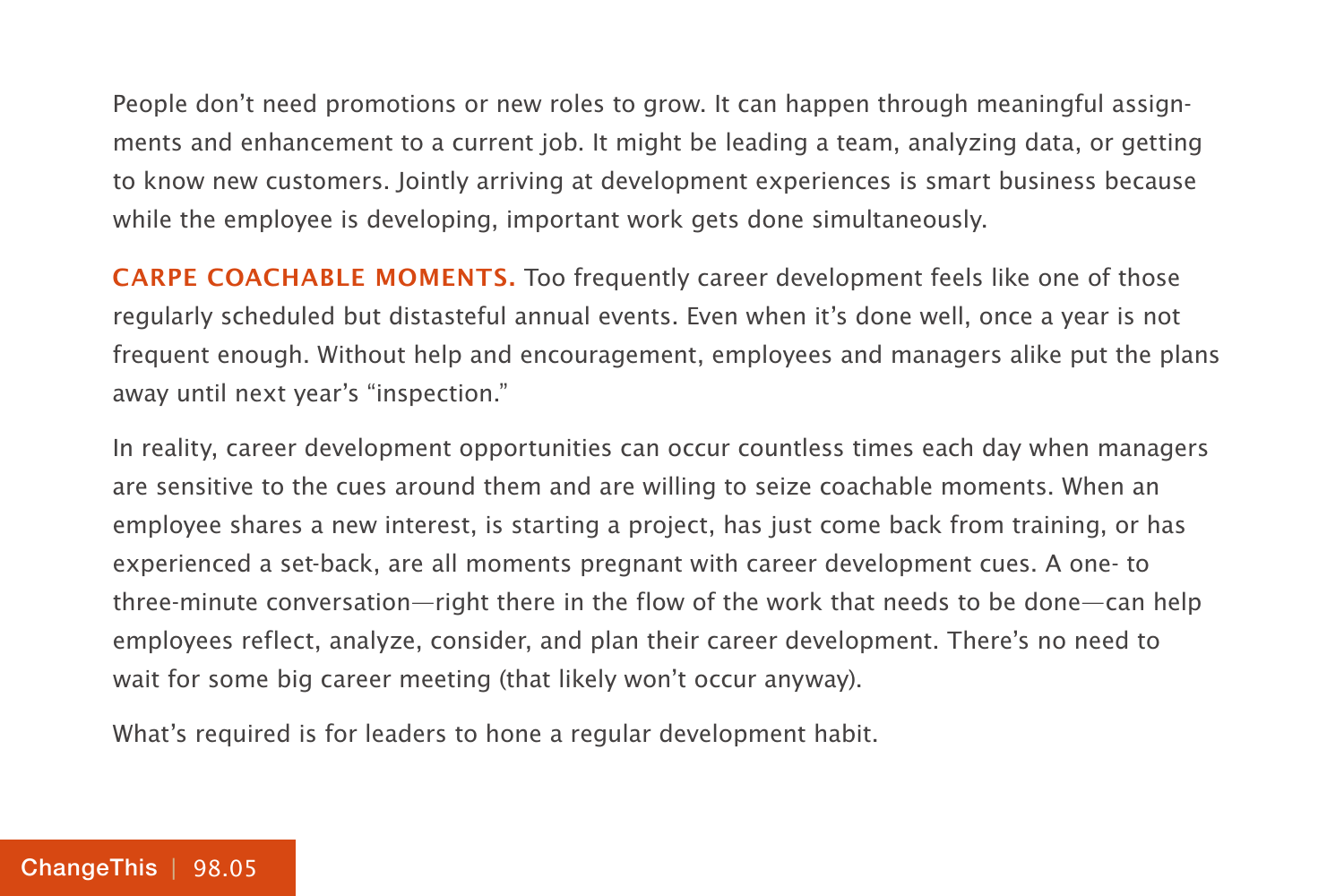**Introduce a "time-released formula" that ensures that career development is top of mind not just at IDP time, but all year round**. These smaller, iterative chunks better accommodate the cadence of business. Perhaps more importantly, they better accommodate how development really occurs: little by little over time.

**SUPPORT ACCOUNTABILITY.** Sustained behavior change is considerably more possible when leaders are motivated to pay attention long enough for key behaviors to become ingrained. That's the only way they become part of the leader's natural repertoire. But attention in the short term is required. And nothing inspires attention more than accountability.

Organizations committed to weaving development into the day-to-day fabric of the business use a range of systems and strategies. They draw attention to important skills and behaviors by:

- • Setting career development expectations.
- Instituting measures and metrics.
- • Backing up their commitment to development with learning and training opportunities to build capacity.
- Targeting coaching.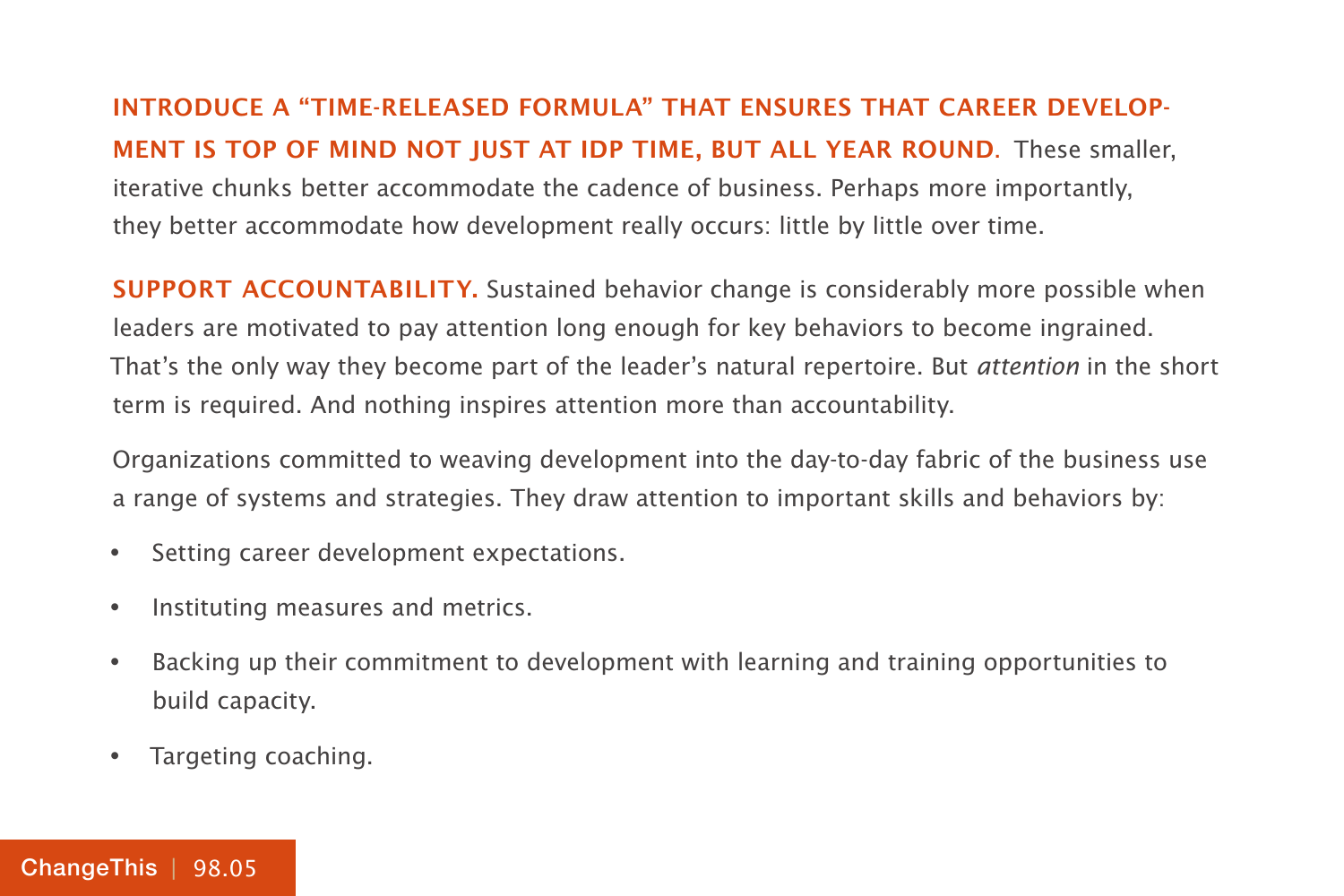- Putting career development on every meeting agenda.
- • Elevating visibility in other ways.

Of course, the highest form of accountability involves actually evaluating leaders based upon their employees' development. Are employees growing? Do they know more today than they did yesterday? Can they do more now than in the past? Are we growing and promoting those from within? Are employees satisfied with their careers?

#### **When leaders are held accountable for developing their people, people will develop.**

These systems support the focus and provide the reinforcement required for sustained behavior change.

The key is identifying systems that are *relevant*. They need to draw attention directly to the behavior, skill, or outcomes required. They also must be reasonable—not requiring new departments, another headcount, or superfluous activity streams. Most organizations already have more than enough systems in place; it's just a matter of leveraging or piggybacking on what already exists.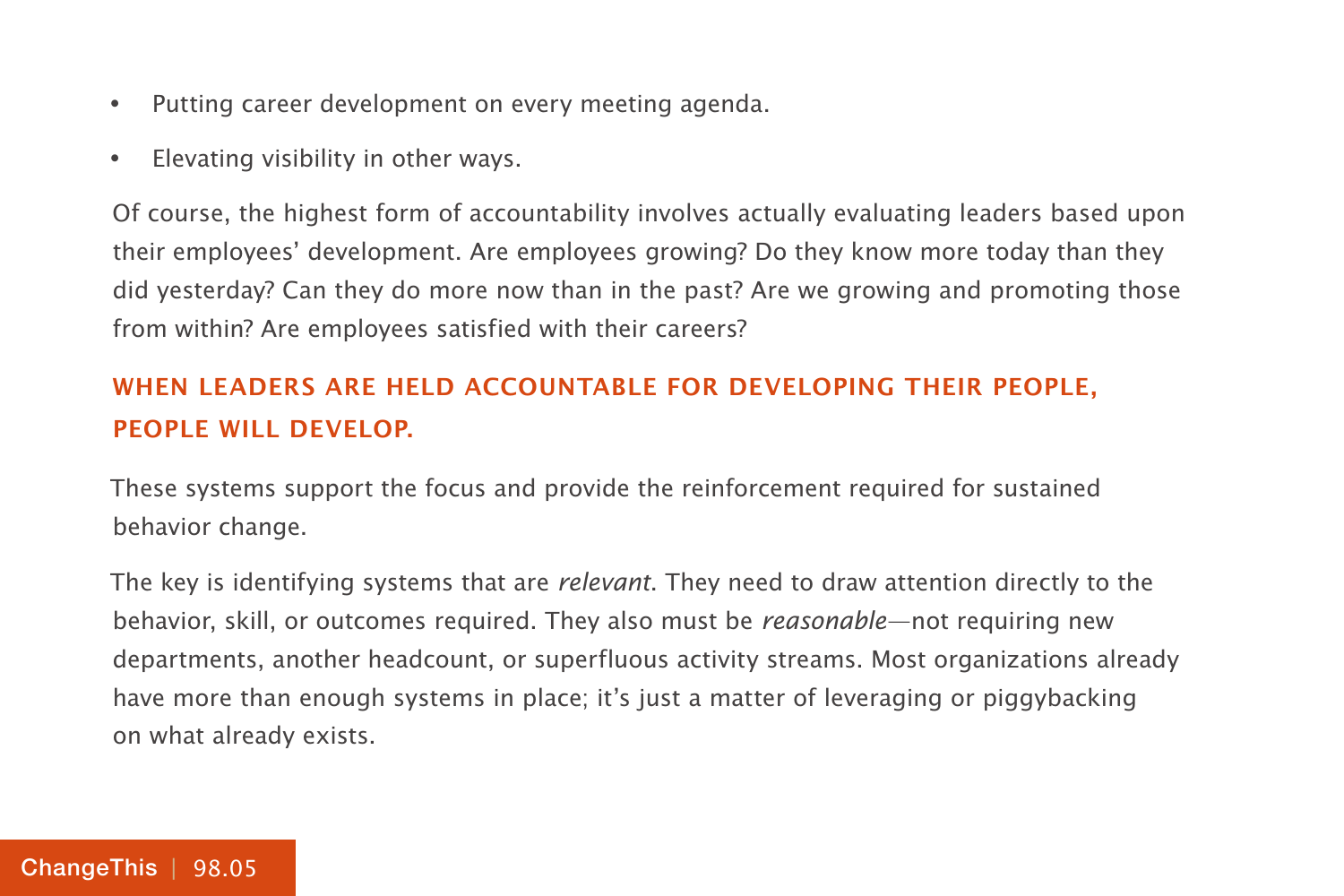### Burn, Baby, Burn

Growing the business means growing people. But growth doesn't come via heartless processes, checklists, forms, or deadlines. In fact, these things actually extinguish genuine career development.

Fortunately, the embers are still there, just waiting to be ignited. **Add the sparks of humanity and conversation and you'll touch off a fire hot enough to burn past complacency and disengagement, forge new capabilities and passion, and leave competitors in the ashes.**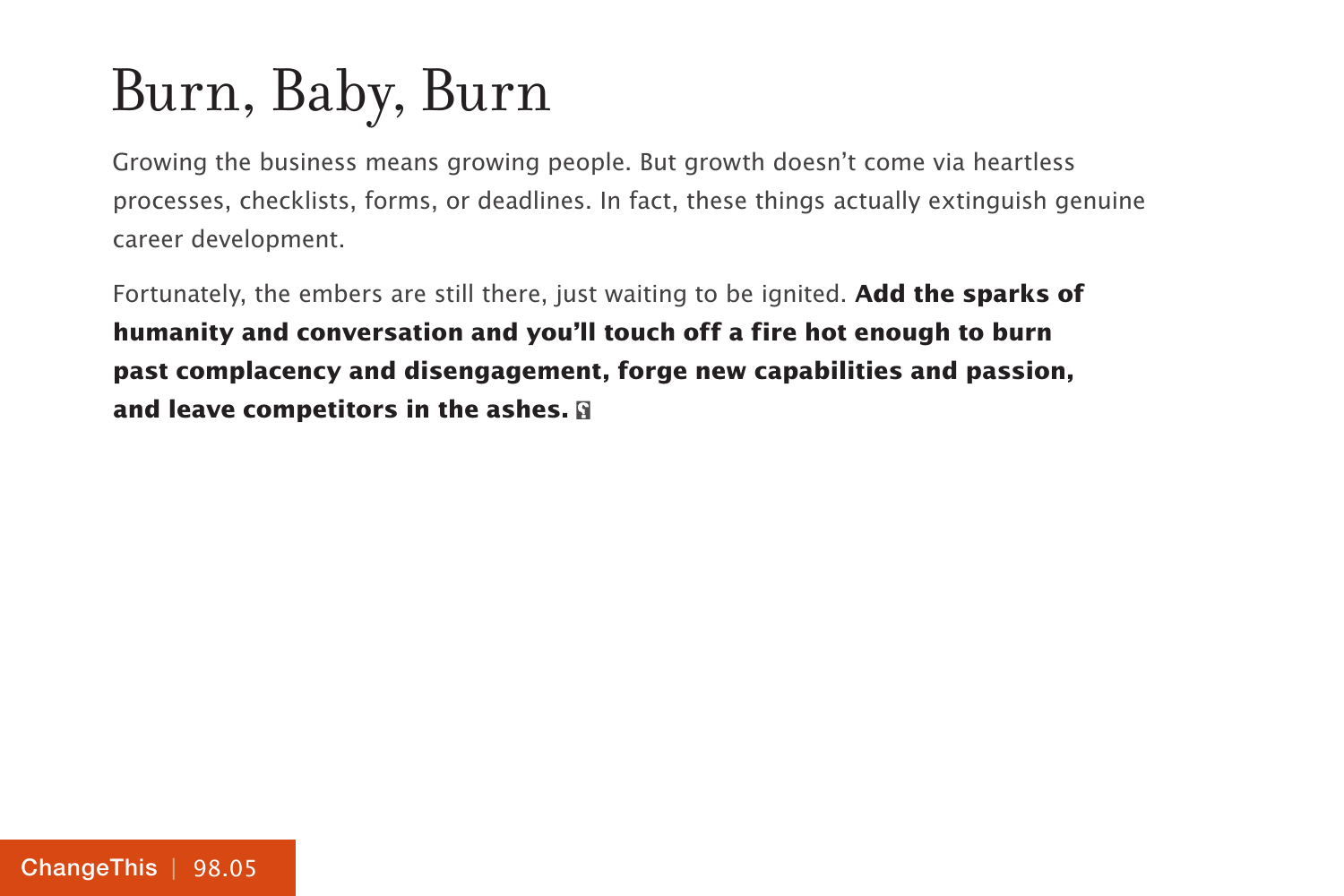

**BUY THE BOOK** | Get more details or buy a copy of Help Them Grow or Watch Them G[o.](http://800ceoread.com/book/show/9781422143568-Winning_the_Story_Wars)

**About the Author** | **Beverly Kaye** is founder and co-CEO of Career Systems International, specializing in engagement, retention, and development. She is a well-known keynote speaker, writer, and developer of innovative learning tools. Contact Beverly through [careersystemsintl.com](http://careersystemsintl.com/) or at [beverly.kaye](mailto:beverly.kaye%40careersystemsintl.com?subject=) [@careersystemsintl.com.](mailto:beverly.kaye%40careersystemsintl.com?subject=) **Julie Winkle Giulioni** is cofounder and principal of DesignArounds, a bicoastal consulting and instructional design firm. She works with organizations globally to develop and implement learning that works. Contact Julie through [juliewinklegiulioni.com](http://www.juliewinklegiulioni.com/) or at [julie@juliewinklegiulioni.com.](mailto:beverly.kaye%40careersystemsintl.com?subject=)

**→ SEND THIS** | [Pass along a copy](http://www.changethis.com/98.04.GrowOrGo/email) of this manifesto to others.

→ **SUBSCRIBE** | Sign up fo[r e-news](http://changethis.com/page/show/e_mail_newsletter) to learn when our latest manifestos are available.

This document was created on September 12, 2012 and is based on the best information available at that time. The copyright of this work belongs to the author, who is solely responsible for the content. This work is licensed under the Creative Commons Attribution-NonCommercial-NoDerivs License. To view a copy of this license, visit [Creative Commons](http://creativecommons.org/licenses/by-nc-nd/2.0/) or send a letter to Creative Commons, 559 Nathan Abbott Way, Stanford, California 94305, USA. Cover image from [Veer.](http://www.veer.com/) You are given the unlimited right to print this manifesto and to distribute it electronically (via email, your website, or any other means). You can print out pages and put them in your favorite coffee shop's windows or your doctor's waiting room. You can transcribe the author's words onto the sidewalk, or you can hand out copies to everyone you meet. You may not alter this manifesto in any way, though, and you may not charge for it.